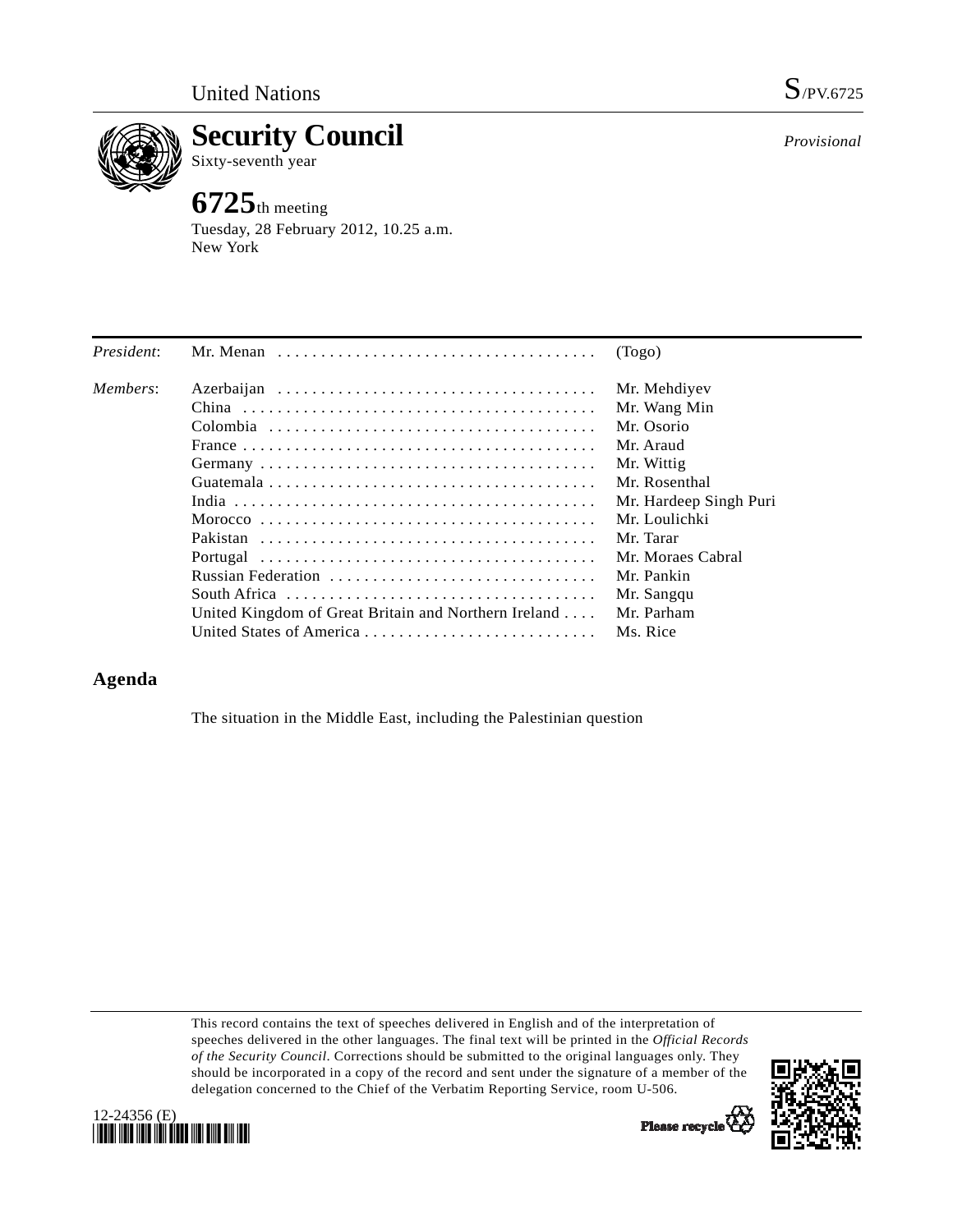*The meeting was called to order at 10.25 a.m.* 

## **Adoption of the agenda**

*The agenda was adopted*.

## **The situation in the Middle East, including the Palestinian question**

**The President** (*spoke in French*): In accordance with rule 39 of the Council's provisional rules of procedure, I invite Mr. Lynn Pascoe, Under-Secretary-General for Political Affairs, to participate in this meeting.

 The Security Council will now begin its consideration of the item on its agenda.

I now give the floor to Mr. Pascoe.

**Mr. Pascoe**: Let me start today with the rapidly deteriorating situation in Syria. The Syrian Government has manifestly failed to carry out its responsibility to protect its people. On the contrary, it has subjected residents in several cities to indiscriminate bombardment by tank and rocket fire, killing its own people in ways reminiscent of the Hama massacre perpetrated by the Syrian Government in 1982. Unfortunately, the international community has also failed in its duty to stop the carnage. Actions and inaction to date have seemed to encourage the regime in its belief that it has impunity to carry on the wanton destruction of its own civilians.

 The disproportionate use of force and military aggression against the civilian population by the authorities has driven the largely peaceful opposition forces to resort to armed resistance, although to date the opposition's firepower appears to be minimal as compared to the heavy weapons being used by the Syrian army. Extremists have also used the situation to carry out terrorist activities, in particular in Damascus and Aleppo. While we cannot give exact casualty figures, there are credible reports that the death toll now often exceeds 100 civilians per day, including many women and children. The total number of people killed so far is certainly well more than 7,500.

 The displacement of civilians within and outside Syria has continued. Approximately 25,000 refugees are now registered with the Office of the United Nations High Commissioner for Refugees in neighbouring countries. Between 100,000 and 200,000 people are internally displaced. The humanitarian

consequences of the violence have become severe. In towns affected by sustained fighting, such as Homs, Hama and Dar'a, water and electricity have been cut off. Access to medical care and basic food and fuel are critically needed.

 On 26 February, Government security forces launched a merciless bombardment of residential areas in Homs. We are now into the fourth week of the terrible attacks on major neighbourhoods in that city. The situation for the people trapped inside those neighbourhoods is increasingly dire. According to human rights organizations, more than 5,000 civilians have been prevented from fleeing by Government forces. On 21 February, American reporter Marie Colvin and French photographer Remi Ochlik were among the victims in Homs. As the Secretary-General has said, their deaths further shed light on the horrors being inflicted on the Syrian people each day.

 On 12 February, the International Committee of the Red Cross (ICRC) and the Syrian Arab Red Crescent were able to make a delivery of some basic humanitarian assistance to Homs. On 24 February, some injured women and children were evacuated by the ICRC from the Bab Amr neighbourhood. The ICRC and Syrian Arab Red Crescent also successfully completed a delivery of food and other assistance for 12,000 people in the city of Hama yesterday.

 Unfortunately, the ICRC's repeated calls for a daily humanitarian pause to allow for the delivery of emergency aid have not yet been implemented. The United Nations fully supports the ICRC effort, which would allow the injured to leave and seek medical attention and for urgent supplies to be distributed. The Secretary-General has asked Emergency Relief Coordinator Valerie Amos to travel to Syria to negotiate humanitarian access and assess humanitarian needs. She is in the region and stands ready to go to Damascus as soon as she is allowed entry into the country.

 The international commission of inquiry for Syria, in a report (A/HRC/19/69) issued on 22 February, concluded that the Syrian Government forces have committed widespread, systematic and gross human rights violations amounting to crimes against humanity, with the apparent knowledge and consent of the highest levels of the State. I commend the report to each of the members of the Council. It does not make for easy reading, but its implications for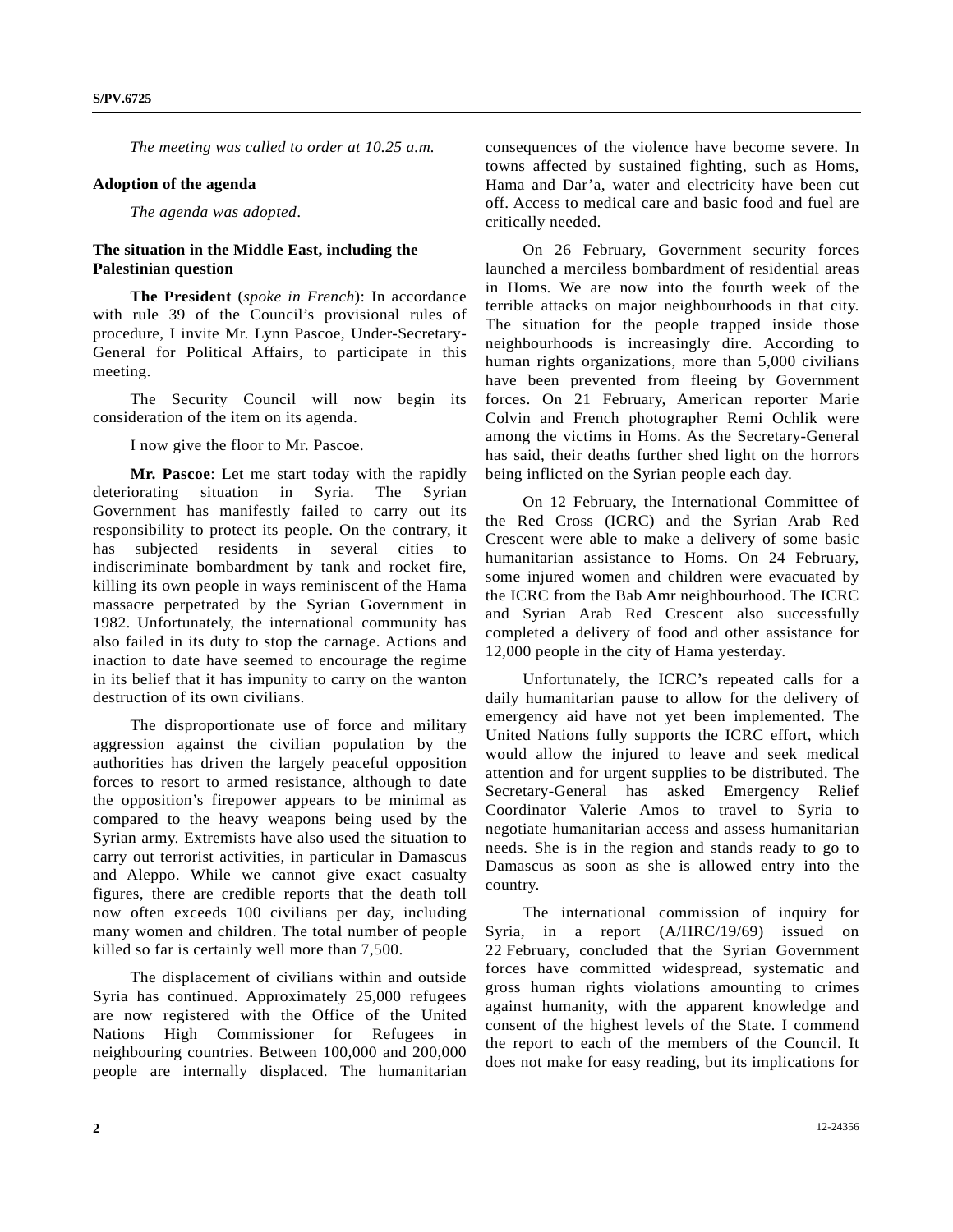our responsibilities is clear. The Human Rights Council held a debate on this issue today in Geneva.

 The League of Arab States has adopted a series of important decisions calling on the Syrian authorities to end the killing. On 31 January, the Secretary-General of the League of Arab States and the President of the League's ministerial committee sought the Security Council's support for their efforts to end the violence and seek a political solution. On 16 February, the General Assembly adopted a ground-breaking resolution (resolution 66/253) in support of the Arab League's efforts. As members of the Council well know, the resolution includes a request for the Secretary-General and all relevant United Nations bodies to provide good offices, including through the appointment of a special envoy, in support of the Arab League's efforts.

 Following intensive consultations, the Secretary-General and the Arab League Secretary-General announced on 23 February the appointment of former Secretary-General Kofi Annan as their Joint Special Envoy for Syria. He will work to end the violence and human rights violations and promote a peaceful solution to the Syrian crisis. Mr. Annan will arrive in New York tomorrow to begin talks with the Secretary-General. I hope he will have the opportunity to meet with members of the Council to hear their suggestions on how to bring this terrible situation to an end.

 On 24 February, the Tunisian Government hosted a meeting of the friends of the Syrian people. The conference brought together representatives of more than 65 nations and organizations. It demonstrated wide international support for the Syrian people and called on the Syrian Government to halt attacks on civilians and allow immediate access for vital relief goods and services. The message to the Syrian authorities should be clear — the bleeding of Syria must cease. The conference condemned the Syrian Government's excessive use of force and demanded the withdrawal of heavy military equipment from urban areas to allow a peaceful transition of power.

 In his message to the conference, the Secretary-General stressed the need for a political solution and highlighted the responsibility of each member of the international community to help stop the violence. The Secretary-General again calls on the Government of Syria to stop the wanton killing of its own people. It must fulfil its duty to protect them instead. Its failure to do so leaves the international community no option but to act.

 I would like to turn briefly now to the peaceful transfer of power in Yemen. Special Adviser Jamal Benomar will brief the Council in detail after he returns, but I do want to note that the agreement signed in Riyadh on 23 November 2011 provided for a detailed road map for a political transition based on a power-sharing arrangement between the then ruling party and a coalition of opposition parties. This could not have been achieved without the members of the Security Council speaking with one voice and Mr. Benomar's close cooperation on the ground with the Gulf Cooperation Council and other actors.

 The implementation of this agreement is on track. Presidential elections with a consensus candidate were held on 21 February. On 25 February, former Vice-President Abd Rabbo Mansour Hadi was sworn in as the new President of Yemen. The Secretary-General called the new President to congratulate him. The next step is the holding of the national dialogue conference, followed by a constitution-making process. This will lead to general elections in two years. Yemen's transition remains delicate and will require ongoing facilitation. Special Adviser Benomar will remain closely engaged with all sides.

 Please allow me now to turn to the Middle East peace process. On 8 February, the Secretary-General briefed the Council on his trip to Israel and the occupied Palestinian territory and his efforts to encourage the parties to sustain the talks that started on 3 January in Amman. Unfortunately, these talks have stalled. Since the last meeting of the negotiators on 25 January, President Abbas has been consulting internally and with the Arab League. So far, prospects for the resumption of direct bilateral negotiations remain dim.

 During the Arab Peace Initiative Follow-Up Committee meeting on 12 February and the meeting of the Palestine Liberation Organization (PLO) Executive Committee on 20 February, the Palestinians reiterated their position that direct talks should not resume unless all settlement activity was halted. Israel committed to a two-State solution based on the 1967 lines and the release of Palestinian prisoners in Israeli jails. Meanwhile, Prime Minister Netanyahu continues to insist that Israel wants to continue the talks, but without preconditions.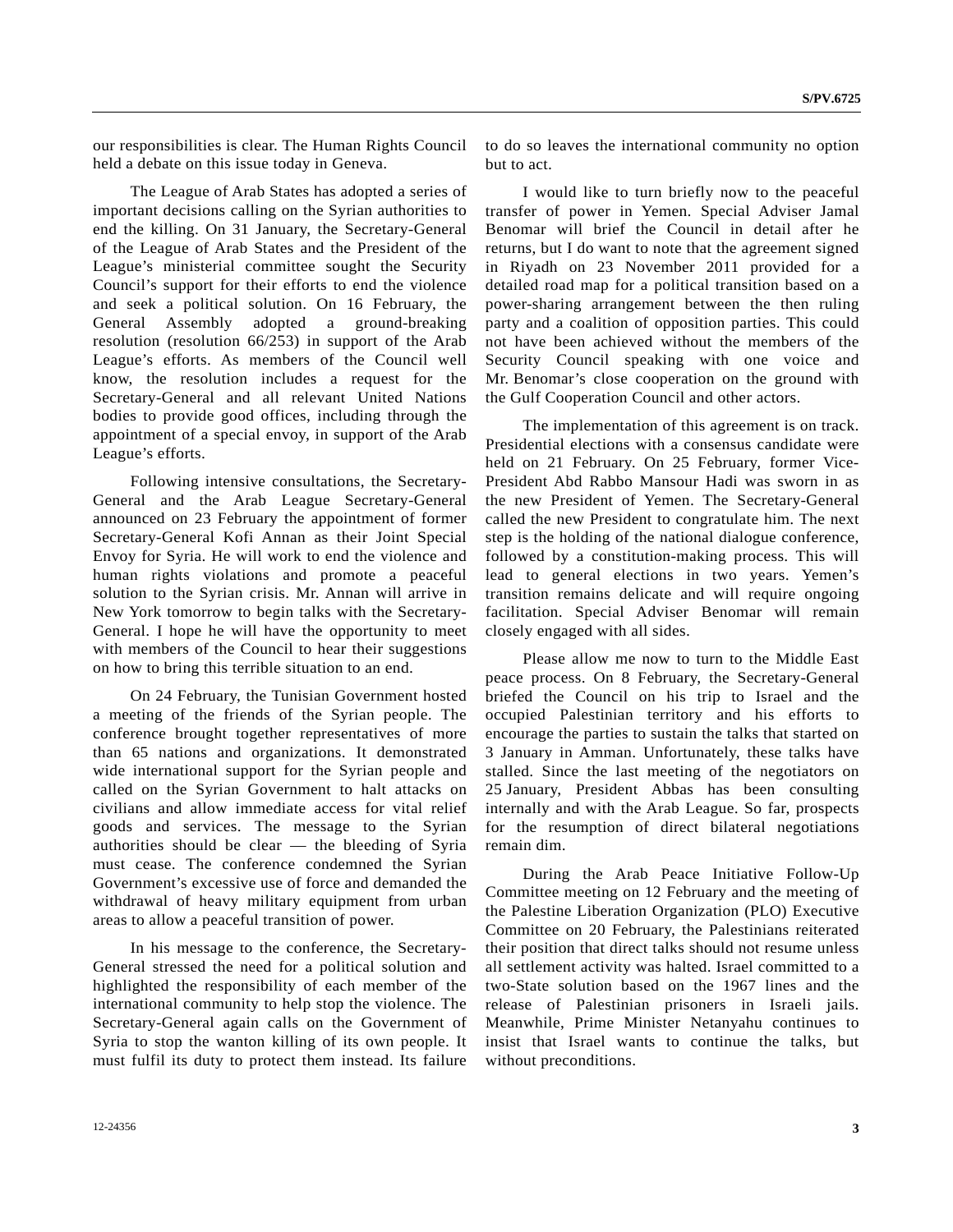We believe that the framework set by the Quartet in its statement of 23 September 2011, with the aim of reaching an agreement before the end of the year, remains relevant. Quartet envoys regularly assess developments and remain engaged with the parties. I hope that the parties will use the coming period to refocus on the need to exchange proposals on territory and security. In this regard, the Secretary-General fully supports the efforts initiated by King Abdullah II Bin Al Hussein of Jordan. There must be improvements on the ground to complement these efforts.

 In another notable development, President Mahmoud Abbas and Hamas leader Mashal agreed on 5 February to form a transitional Government of technocrats with Abbas as Prime Minister. President Abbas has emphasized that this Government would adhere to his political programme and to all previous PLO commitments. However, opposition to the agreement within Hamas in Gaza has so far prevented concrete results. A date for elections has not been set, and voter registration in Gaza has yet to be allowed by the de facto authorities.

 As the Secretary-General has repeatedly affirmed, the United Nations supports Palestinian unity within the framework of the PLO commitments, the Quartet principles, and the Arab Peace Initiative. Reconciliation on this basis and Israeli-Palestinian peace talks need not be mutually exclusive in any way.

 The situation on the ground in both Gaza and the West Bank remains dangerous and ultimately unsustainable. Further settlement expansion was authorized in several locations in the West Bank, including in two outposts and in the settlement of Shiloh deep inside the occupied Palestinian territory. Such steps move us further away from the goal of a two-State solution and are in violation of Israel's Road Map obligations. In addition, on 13 February, the Jerusalem municipality granted permission for a new archeological visitors' centre in the Silwan neighbourhood of East Jerusalem and Israeli police demolished a structure that had served as a Palestinian community centre.

 Incidents of settler violence against Palestinians and their property, as well as violence by Palestinians against settlers, continued in the West Bank. Demolitions of Palestinian property resulted in 138 people, more than half of them children, being left homeless in East Jerusalem and Area C. We called for a

halt in those demolitions and for a fair planning and zoning system to meet Palestinian needs for growth.

 On 10 February, Palestinian security forces, for the first time in 15 years, enforced law and order in the H2 area of Hebron, which is under full Israeli control. At the same time, the Israel Defense Forces (IDF) conducted 463 operations in the West Bank. Overall, 251 Palestinians, including 11 children, were injured in the West Bank by the IDF, and 358 were arrested. Twelve IDF soldiers were injured by Palestinians.

 The reporting period also witnessed increased tensions and violence between Palestinians and Israeli security forces around holy sites. Clashes erupted in the compound of the Temple Mount/Haram al-Sharif between Israeli police and Palestinians on 19 and 24 February. Renewed clashes erupted on 25 February as thousands of Palestinians participated in the funeral in Al-Ram of a Palestinian resident who had died the previous day after being shot by an IDF soldier. That series of violent incidents resulted in a number of Palestinians, as well as one Israeli police officer, being injured.

 On 24 February, Palestinians also threw stones towards Rachel's Tomb, a site of Jewish worship in the West Bank. On 20 February, for the third time this month graffiti was sprayed on a church in Jerusalem, including a reference to settler involvement. I call on all parties to safeguard the peace and sanctity of religious sites. We also remind both parties that hate speech from anyone is unacceptable.

 On 21 February, following an arrangement with the Israeli authorities for his release, Palestinian administrative detainee and Islamic Jihad affiliate Khader Adnan ended his hunger strike of 66 days. The holding of another 300 Palestinians under administrative detention remains a matter of concern. We believe that the use of administrative detentions must be exceptional. Those detained must be charged and face trial with judicial guarantees or released without delay.

 Sixty-one rockets and one mortar shell that were fired this month from Gaza landed in Israel without resulting in injuries or damage. This is significantly more than what we reported last month, underscoring the continued risk of escalation. The IDF conducted one incursion and 28 airstrikes into Gaza, resulting in one Palestinian civilian being killed and 20 injured. We reiterate our condemnation of indiscriminate rocket